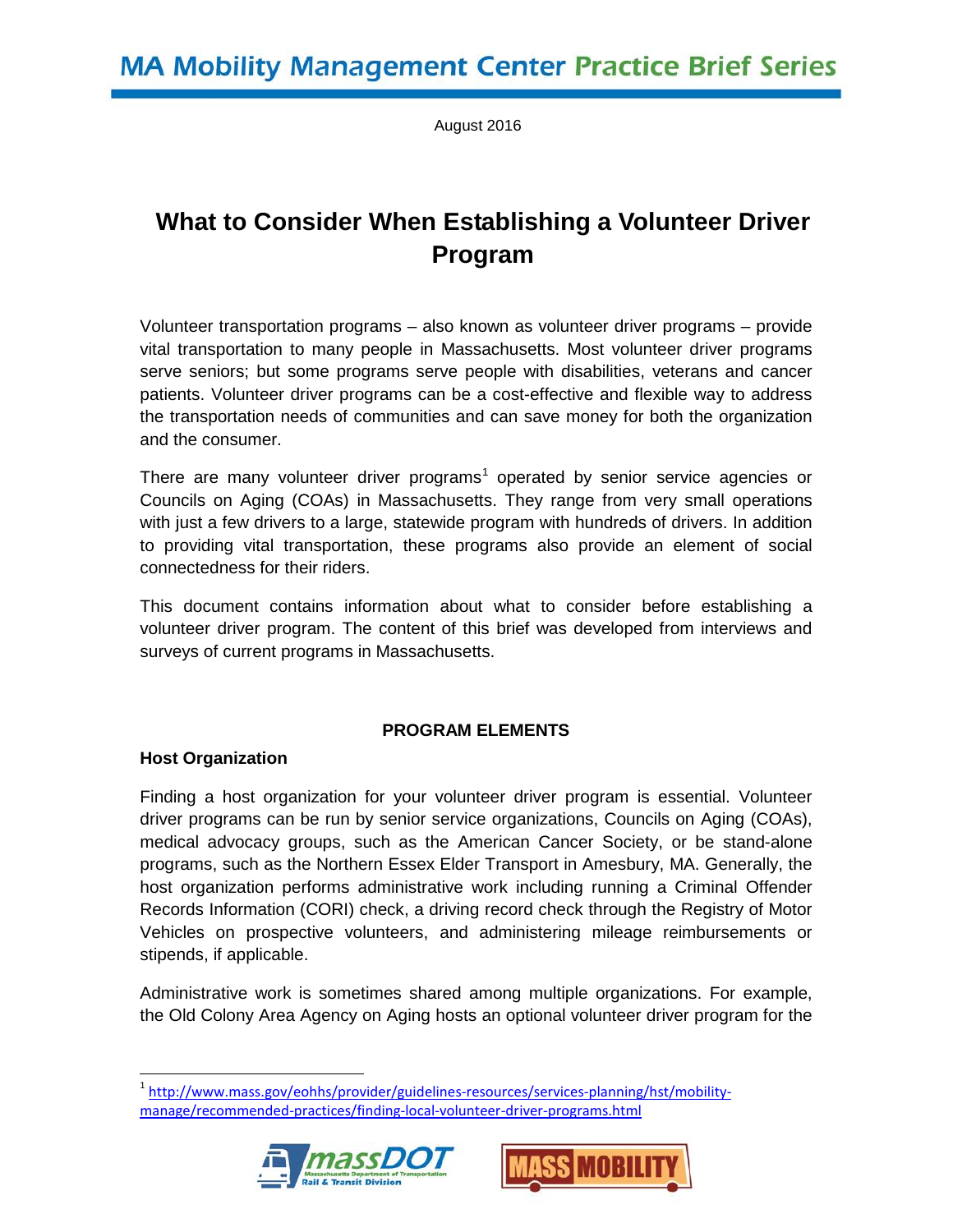Councils on Aging in their region. Old Colony provides mileage reimbursement and the Councils on Aging recruit volunteers and schedule rides for passengers.

# **Vehicle Ownership**

There are two general types of volunteer transportation programs: 1) volunteers driving agency vehicles, and 2) volunteers driving their own personal vehicles. The second type is the most common type of program and has two sub-types: a) passengers call the host organization to request a ride, and b) passengers find their own volunteers and schedule their own rides. In Massachusetts, TRIP Metro North is the only example of the latter type of program, which is described in the *Profiles of Successful Volunteer Driver Programs in Massachusetts.*

Program types have different implications for the agency hosting the program. When an agency supplies the vehicles, often there are more training requirements for drivers. If the vehicle was acquired through a state or federal program, there may be additional requirements<sup>[2](#page-1-0)</sup> –including drug and alcohol testing– that drivers must meet. Volunteers may prefer to drive an agency vehicle so that they do not increase wear and tear on their own cars. When volunteers drive their own vehicles, the agency must make sure that the vehicles are in good working condition, and that drivers are adequately insured.

# **Program Cost**

Volunteer driver programs are generally seen as cost-effective. Most programs do not require paying drivers or buying vehicles. However, it is important to factor in the cost of staff time. Most programs have at least a part-time coordinator who works on recruiting, screening, and training volunteers, scheduling rides, and administering mileage reimbursement. If a program does not have a dedicated coordinator, one staff member will have to spend time performing such tasks. Sometimes a volunteer can be recruited into a position of program coordinator, particularly in small programs. If the vehicle is owned by the agency, costs associated with maintenance and driver training also have to be factored into the cost of running the program.

#### **Sources of Funding**

Sources of funding for volunteer driver programs include municipal budgets, private foundation grants, and individual fundraising efforts by non-profit organizations affiliated with COAs. $3$  In addition to local sources, there is federal and state funding available.

 $\frac{1}{2}$  $\overline{2}$ 

<span id="page-1-0"></span>[http://www.massdot.state.ma.us/Portals/12/docs/communityTransit/5310AuthorizedVehicleUseGuide.p](http://www.massdot.state.ma.us/Portals/12/docs/communityTransit/5310AuthorizedVehicleUseGuide.pdf) [df](http://www.massdot.state.ma.us/Portals/12/docs/communityTransit/5310AuthorizedVehicleUseGuide.pdf)

<span id="page-1-1"></span> $3\overline{3}$  Many COAs have a Friends of the Council on Aging group, which is a non-profit organization devoted to raise funds on behalf of the COA.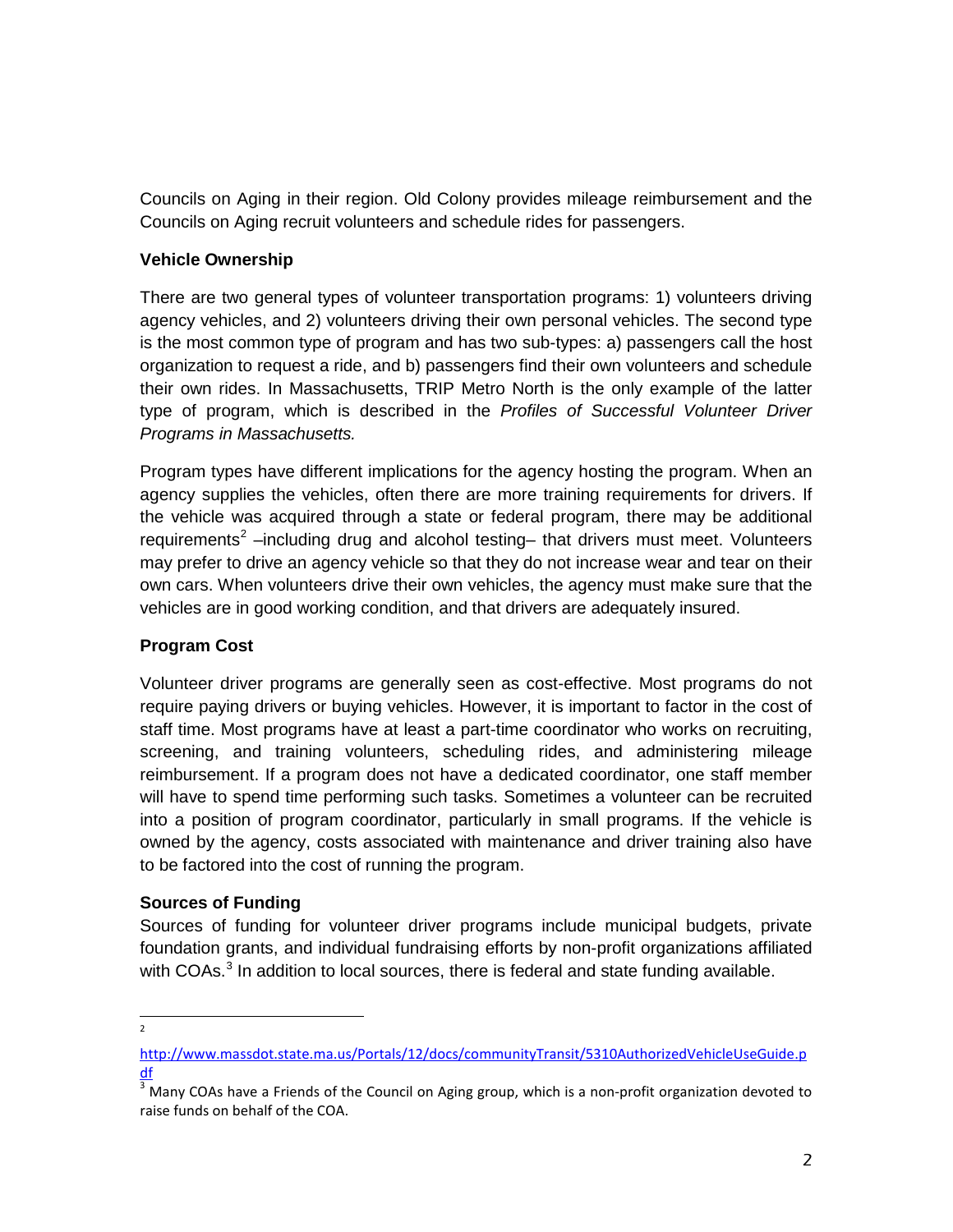For organizations looking to acquire a vehicle, federal (Section 5310) or state (Mobility Assistance Program) funding is available through a competitive grant program (Community Transit Grant).<sup>[4](#page-2-0)</sup> In order to get a vehicle, the grant sub-recipient must supply a 20 percent local match. For COAs that operate in a region with a Regional Transit Authority (RTA), it may be possible – but not as a matter of rule- to apply for a vehicle through the RTA. The RTA then leases the vehicle to the volunteer driver program. While the lease may not be free of charge, the local match is provided by the RTA.

The Massachusetts Rural Transit Assistance Program's<sup>[5](#page-2-1)</sup> Helping Hands mini-grant may award up to \$1000 to applicants from small urban or rural areas. The funding can be used for purchasing vehicle technology, spending on marketing, or driver recruitment campaigns.

# **Peer Support**

The Massachusetts Volunteer Driver Network has a listserv for volunteer transportation program staff to share ideas and make connections. In addition to an e-mail list, there are in-person forums where people gather to discuss best practices and share solutions to challenges. These forums have been found very useful by program staff as well as by people exploring whether implementing a volunteer transportation program is a good fit for their organization.

# **ESSENTIAL TASKS OF VOLUNTEER TRANSPORTATION PROGRAMS Recruiting Volunteers**

Programs report that finding volunteer drivers is an ongoing challenge, thus they are not always able to fulfill transportation requests. Passengers and existing drivers can help recruit drivers with a number of different approaches including:

- Word-of-mouth through friends and families
- From a pool of retired local police officers and firefighters
- Placing notices in local newspapers
- COA newsletters
- Presentations to community groups
- On-line programs such as RSVP (Retired Seniors Volunteer Program) or Idealist

<span id="page-2-0"></span><sup>4</sup> <http://www.massdot.state.ma.us/transit/CommunityTransitGrantProgram.aspx>

<span id="page-2-1"></span><sup>5</sup> <http://martap.org/>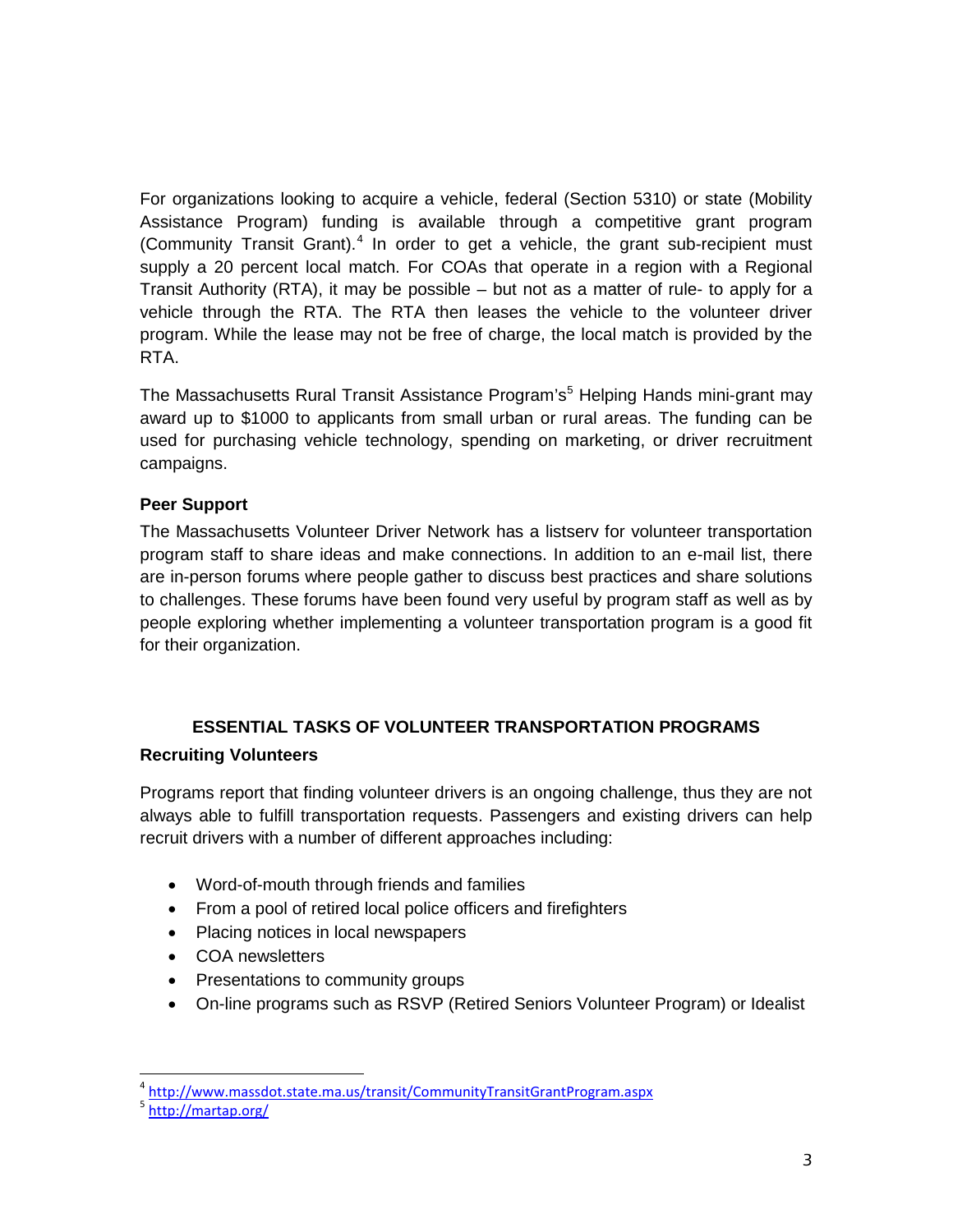Programs often alleviate the challenges to recruitment by offering mileage reimbursement or a small stipend to offset the cost of vehicle use. In addition, some programs offer umbrella liability insurance policy that extends to the driver and passenger in the driver's car.

Elder Services of Berkshire County ran an innovative volunteer recruitment campaign using billboards. The agency based the design of the billboards on a national advertising campaign called *"Got an Hour? Give it Back."* These billboards brought 20 new volunteers to the agency, many of whom became volunteer drivers for the transportation program.

# **Mileage Reimbursement**

Mileage reimbursement is a common component of volunteer driver programs where volunteers drive their own cars. In Massachusetts, reimbursement rates range from \$0.22/mile up to the IRS reimbursement rate (currently \$0.54/mile). Most programs have their volunteers submit monthly totals and then the program sends them reimbursement checks. While mileage reimbursement may help with volunteer recruitment and retention, some successful programs do not reimburse their drivers, such as Road to Recovery and programs run by COAs.

# **Program Publicity**

Successful volunteer transportation programs need drivers and passengers alike. Finding passengers can often be accomplished through the same methods as recruiting volunteers.

It is helpful to have an up-to-date website where potential users of the service can find details about how to schedule a ride, who is eligible for the service, and whom to contact for more information. Even if passengers themselves do not look up information online, their friends and family members may prefer online resources.

#### **Scheduling Rides via Phone**

Except for the TRIP program, where participants are responsible for finding their own drivers, scheduling requires dedicated staff time. When a person calls to schedule a ride, the scheduler collects information including name, day and time of requested trip, origin and destination, and contact information. Occasionally programs may also request contact information for the location the passenger is traveling to, particularly if it is a medical appointment. Then the scheduler will call the list of volunteers until one is found who can fulfill the request. It is helpful for host organizations to ask each volunteer to give an overview of their weekly availability, so that the scheduler knows when someone is likely to be able to volunteer for a ride. In most programs, once the ride has been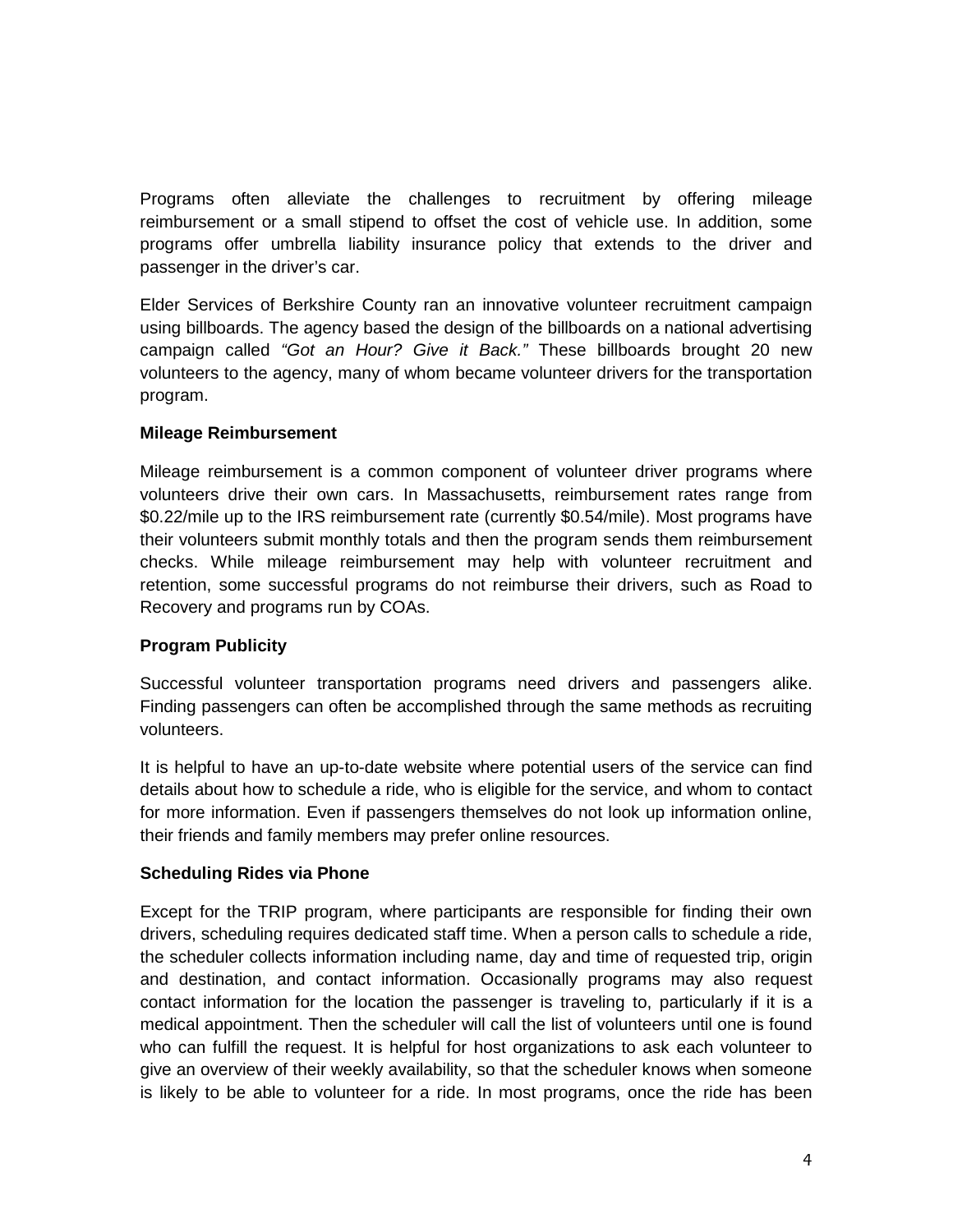scheduled, the volunteer then calls the passenger directly to re-confirm either the night before or the day of the trip.

# **Scheduling Rides via Software**

In a statewide survey of volunteer driver programs conducted in June 2016, programs reported that they made use of a wide range of software programs to help organize their trips and make administrative tasks easier. Generally, software packages can help cut down on staff time needed to track ride requests, make volunteer assignments, look up each volunteer's availability, and call that volunteer personally. Software programs also capture program statistics, which helps with reporting. Access to comprehensive program reporting is particularly useful for funding applications.

# *My Senior Center*

- This program is a comprehensive package used by senior centers to track classes, meals and other activities, including volunteer hours. While the software is not transportation-focused, Councils on Aging tend to use it to manage their transportation programs instead of purchasing a separate transportation software package. My Senior Center is also designed to be used by consumers as they enter the senior center and sign in to classes and attend other activities.
- Initial setup fee: \$10,000. If your organization allows local businesses to place advertisement on the customer interface, the fee can be reduced to \$4500 by choosing the sponsor package.
- Annual fee: \$1800/year. If you opt for the sponsor package, the annual fee is \$1200/year.
- Website:<http://myseniorcenter.com/>

#### *Assisted Rides*

- Assisted Rides started as a transportation program and then expanded to track other kinds of services offered by senior service agencies. This package is not designed to be used by consumers. However, it does have the capacity for volunteers to assign themselves rides in the system. This software can support multiple organizations for an additional fee.
- Initial setup fee: \$1000.
- Annual fee: \$1500/year for up to 5000 rides/year. This increases by \$500/year for each additional 2500 rides/year.
- Website:<https://assistedrides.com/>